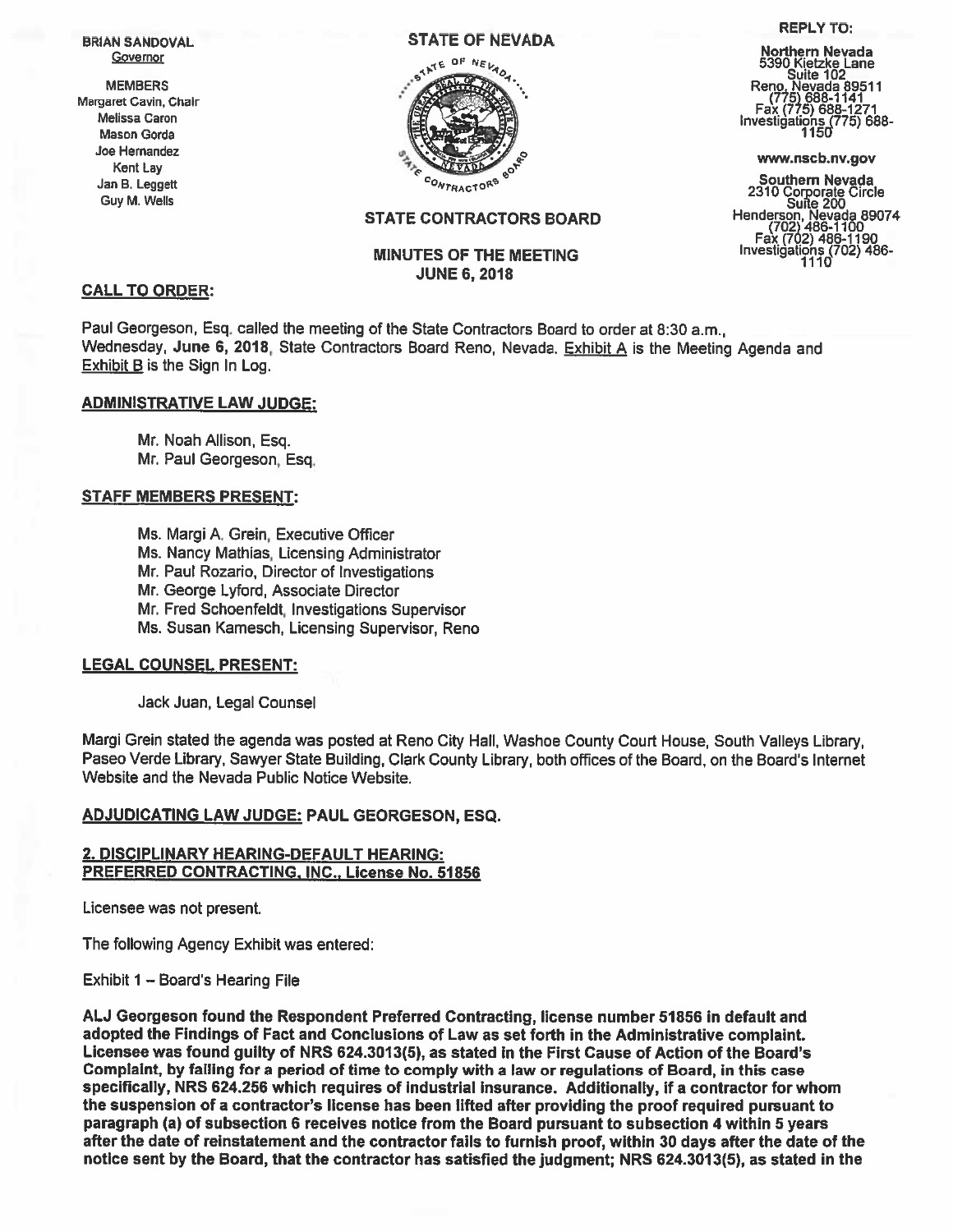# NEVADA STATE CONTRACTORS BOARD MINUTES OF JUNE 6, <sup>2018</sup> PAGE <sup>2</sup>

Second Cause of Action of the Board's Complaint, by failing to notify the Board of a change of address<br>within 30 days after the change occurs pursuant to NAC 624.640(3); NRS 624.3013(4) failing to keep in full<br>force the bo Fourth Causes of Action for a total fine of \$4,000.00; assessed investigative costs in the amount of<br>\$1,571.00. Respondent shall pay full restitution to the damaged parties and any claims and associated expenses that may be paid out of the Residential Recovery Fund.

# 3. DISCIPLINARY HEARING: EXCAL CONSTRUCTION, INC., License No. 40957A

Licensee was present and was represented by counsel Mark Wright, Esq.

The following Agency Exhibit was entered:

Exhibit <sup>1</sup> — Board's Hearing File

AU Georgeson reduced the Respondent's monetary license limit to \$245,000.00. Respondent shall provide <sup>a</sup> current financial statement with bank verification form for all cash accounts that supports the license limit before<br>July 18, 2018.

# 4. FINANCIAL RESPONSIBILITY HEARING: CARSON VALLEY CONCRETE, LLC, License No. 81931

Licensee was present.

The following Agency Exhibit was entered:

Exhibit 1 — Board's Hearing File

ALJ Georgeson continued this matter to July 5, 2018 to allow the Respondent additional time to submit a<br>properly prepared financial statement, bank verification form and pay the costs of \$912.71. The monetary license limit was lowered to \$50,000.00. If received prior to June 29, 2018, the matter shall be vacated.

## 5. FINANCIAL RESPONSIBILITY HEARING: K D ELECTRIC, License No. 81321

Licensee was present.

The following Agency Exhibit was entered:

Exhibit 1 — Board's Hearing File

AU Georgeson continued this matter to July 5, <sup>2018</sup> to allow the Respondent additional time to submit <sup>a</sup> properly prepared financial statement and pay the costs of \$493.63. If costs are received prior to June 15, <sup>2018</sup> and the financial statement is received prior to June 29, 2018, the matter shall be vacated.

#### 6. FINANCIAL RESPONSIBILITY HEARING: D N S INTERIORS, LLC, License No.82017

Licensee was present.

The following Agency Exhibit was entered:

Exhibit 1 — Board's Hearing File

AU Georgeson continued this matter to July 5, <sup>2018</sup> to allow the Respondent additional time to submit an application to <sup>p</sup>lace the license on inactive status. If received prior to July 5, 2018, the matter shall be vacated.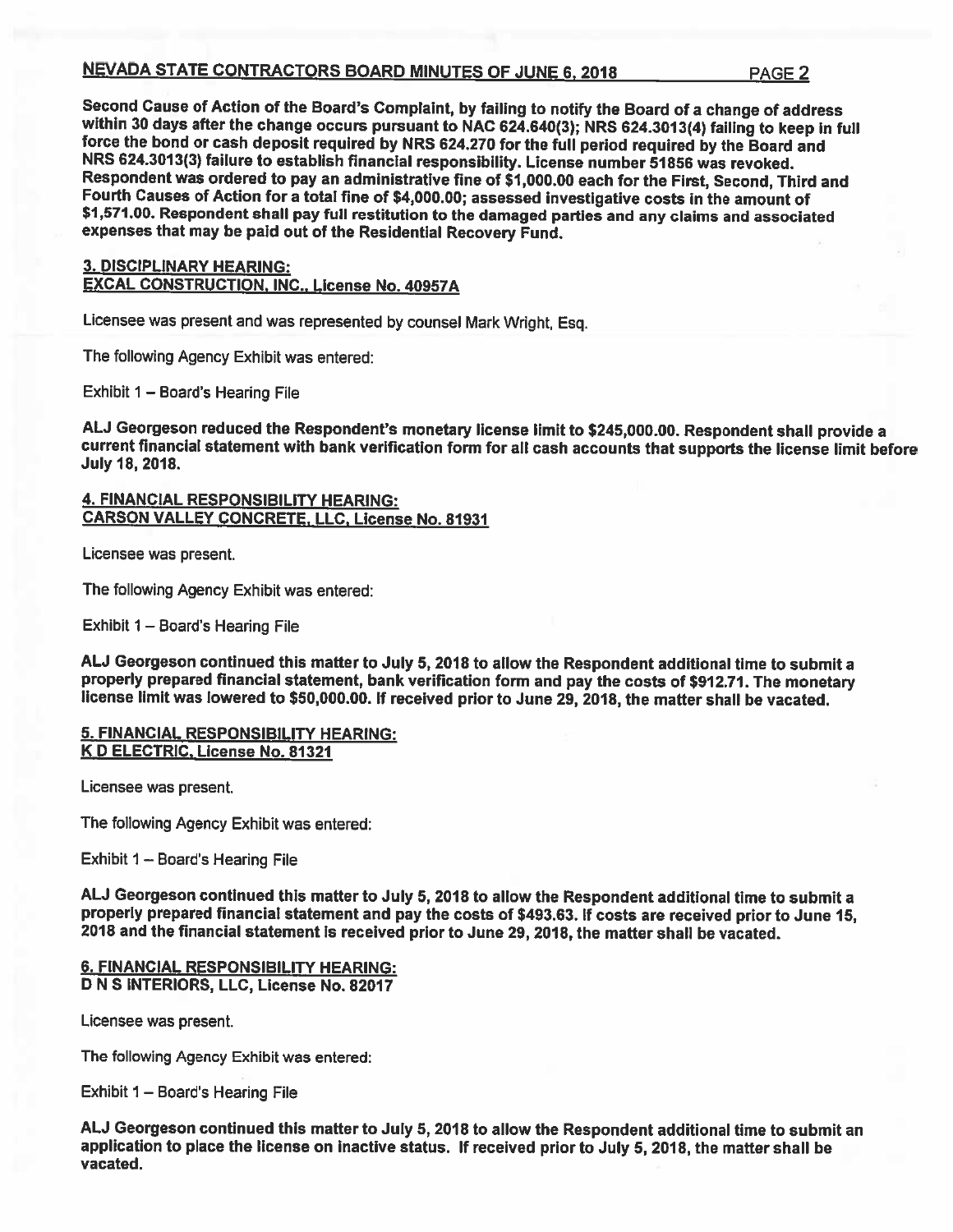# **ADJOURNMENT**

The meeting was adjourned by AU Georgeson at 9:00a.m. on June 6, 2018.

Respectfully Submitted,

p<br>
Sandra Diederich, Recording Secretary<br>
APPROVED:

Min

Margi A. Grein, NSCB Executive Officer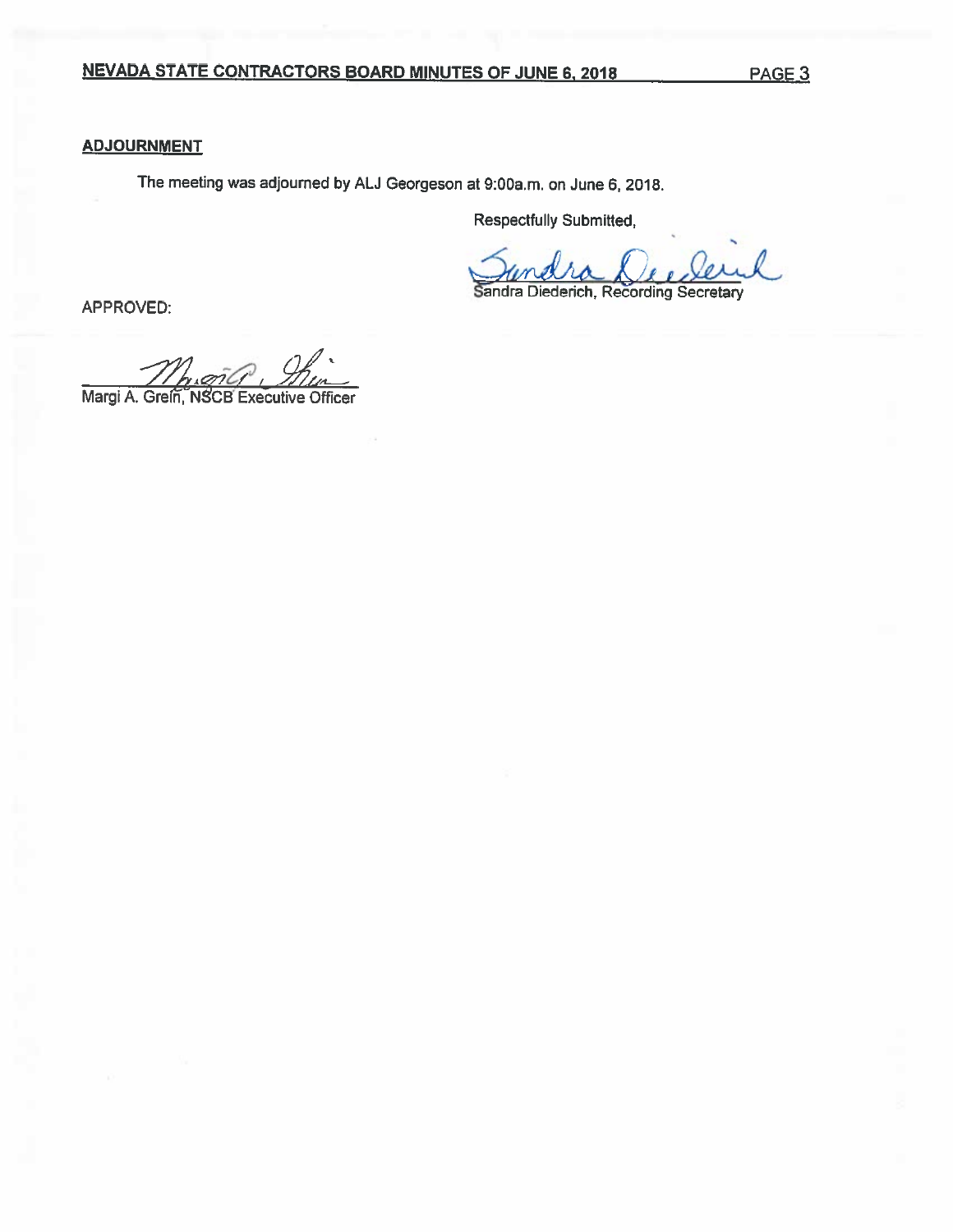# NEVADA STATE CONTRACTORS BOARD MINUTES OF JUNE 6, 2018 PAGE 4

# ADJUDICATING LAW JUDGE: NOAH ALLISON, ESQ.

7. DISCIPLINARY HEARING: (Continued from May 23, 2018)

AMIPM AIR CONDITIONING, INC., License No. 17110

Licensee was presen<sup>t</sup> and represented by Tony May, Esq. at the hearing.

The following Agency Exhibits were entered:

Exhibit 1 — Board Hearing File,

AU Allison found Respondent guilty one (1) violation of NRS 624.3013(5), as set forth in NRS 624.520(1) failure to provide Residential Recovery Fund notice to owner; one (1) violation of NRS 624.302(6) failure to comply with <sup>a</sup> written reques<sup>t</sup> from the Board; and one (1) violation of NRS 624.3013(3) failure to establish financial responsibility. The First, Second, Third, and Fourth Causes of Action were dismissed. Respondent was assessed <sup>a</sup> fine of \$100.00 for the Fifth Cause of Action; <sup>a</sup> fine of \$250.00 for the Sixth Cause of Action; <sup>a</sup> fine of \$500.00 for the Seventh Cause of Action fortotal fines of \$850.00 and investigative costs of \$1,000.00. The Respondent was ordered to pay restitution to Sylvia Johnson in the amount of \$625.00. The Respondent was ordered to remove the existing lien on the Johnson property within thirty (30) days from the June 6,2018 hearing. Fines, investigative costs and restitution are to be paid within ninety (90) days from the June 6, <sup>2018</sup> hearing or license number 17110, AMIPM Air Conditioning, Inc. shall be revoked. If Respondent timely pays the fines, investigative costs and restitution, the Board shall accep<sup>t</sup> the voluntary surrender of license number 17110, AMIPM Air Conditioning, Inc.

8. DISCIPLINARY HEARING: (Continued from May 21, 2018) SYNERGY CONTRACTING. LLC, License Nos. 77595, 78803

SYNERGY ELECTRICAL, LLC, License No. 68456

QUICK RESPONSE RESTORATION II, LLC, License No. 79291

Licensee was presen<sup>t</sup> and represented by Richard Christensen, Esq. at the hearing.

The following Agency Exhibits were entered:

Exhibit 4—An e-mail between the Board and North Las Vegas Building Department dated May 31, <sup>2018</sup> regarding the Wynant Project.

Exhibit <sup>5</sup> - An e-mail between the Board and Bill Miller, Compliance Investigator for DIR regarding Respondents' workers' compensation insurance dated May 31, 2018.

Exhibit 6- <sup>A</sup> License Inquiry Report on Synergy Companies of Nevada, Inc.

Exhibit 7-A Mechanic's Lien on the Swanson property dated April 18, 2018.

AU Allison found Respondents guilty of two (2) violations of NRS 624.301(5) failure to comply with the terms of <sup>a</sup> construction contract; two (2) violations of NRS 624.3017(1) workmanship not commensurate with the standards of the trade in general; two (2) violations of NRS 624.3013(5), as set forth in NAC 624.700(3)(a) failure to comply with the Board's Notice to Correct; one (1) violation of NRS 624.301(2) abandonment of <sup>a</sup> construction project when the percentage of the project completed is less than the percentage of the total price of the contract paid; one (1) violation of NRS 624.3013(5), as set forth in NRS 624.520(1) failure to provide Residential Recovery Fund notice to owner; two (2) violations of NRS 624.3016(1) any fraudulent or deceitful act committed in the capacity of <sup>a</sup> contractor; one (1) violation of NRS 624.3015(1) acting in the capacity of a contractor beyond the scope of the license; one (1) violation of NRS 624.3011(1)(b)(1) violation of the building laws of the State; one (1) violation of NRS 624.302(6) failure to comply with <sup>a</sup> written reques<sup>t</sup> by the Board; two (2) violations of NRS 624.3014(1)(a) acting in the capacity of <sup>a</sup> contractor under any license